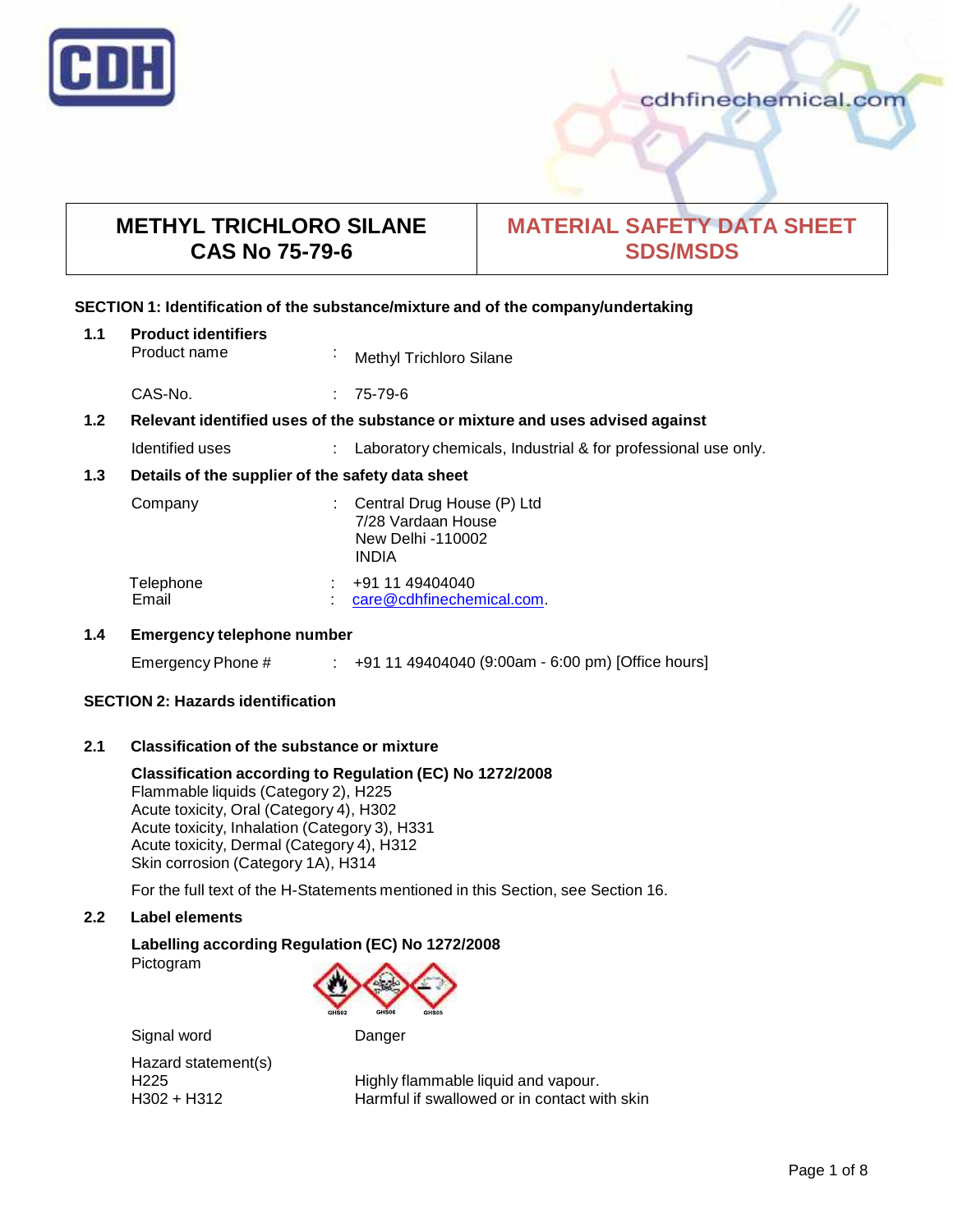| H <sub>314</sub><br>H <sub>331</sub> | Causes severe skin burns and eye damage.<br>Toxic if inhaled.                                                                       |  |  |
|--------------------------------------|-------------------------------------------------------------------------------------------------------------------------------------|--|--|
| Precautionary statement(s)           |                                                                                                                                     |  |  |
| P <sub>210</sub>                     | Keep away from heat, hot surfaces, sparks, open flames and other                                                                    |  |  |
|                                      | ignition sources. No smoking.                                                                                                       |  |  |
| P <sub>261</sub>                     | Avoid breathing dust/ fume/ gas/ mist/ vapours/ spray.                                                                              |  |  |
| P <sub>280</sub>                     | Wear protective gloves/ protective clothing/ eye protection/ face<br>protection.                                                    |  |  |
| $P303 + P361 + P353$                 | IF ON SKIN (or hair): Take off immediately all contaminated clothing.<br>Rinse skin with water/shower.                              |  |  |
| $P305 + P351 + P338$                 | IF IN EYES: Rinse cautiously with water for several minutes. Remove<br>contact lenses, if present and easy to do. Continue rinsing. |  |  |
| P370 + P378                          | In case of fire: Use dry sand, dry chemical or alcohol-resistant foam to<br>extinguish.                                             |  |  |
| Supplemental Hazard information (EU) |                                                                                                                                     |  |  |
| E1IBMA                               | Poacte violently with water                                                                                                         |  |  |

| EUH014 | Reacts violently with water.        |
|--------|-------------------------------------|
| EUH071 | Corrosive to the respiratory tract. |

# **2.3 Other hazards**

This substance/mixture contains no components considered to be either persistent, bioaccumulative and toxic (PBT), or very persistent and very bioaccumulative (vPvB) at levels of 0.1% or higher.<br>Reacts violently with water., Corrosive to the respiratory tract.

# **SECTION 3: Composition/information on ingredients**

| <b>Substances</b><br>Synonyms | Trichloro(methyl)silane<br>÷.           |  |
|-------------------------------|-----------------------------------------|--|
| Formula                       | CH <sub>3</sub> Cl <sub>3</sub> Si<br>÷ |  |
| Molecular weight              | 149.48 g/mol                            |  |
| CAS-No.                       | 75-79-6<br>٠.                           |  |
| EC-No.                        | 200-902-6                               |  |
| Index-No.                     | 014-004-00-5                            |  |

| Component                      |                                      | Classification                                                                                                                                                                                                        | Concentration |
|--------------------------------|--------------------------------------|-----------------------------------------------------------------------------------------------------------------------------------------------------------------------------------------------------------------------|---------------|
| Methyltrichlorosilane          |                                      |                                                                                                                                                                                                                       |               |
| CAS-No.<br>EC-No.<br>Index-No. | 75-79-6<br>200-902-6<br>014-004-00-5 | Flam. Lig. 2; Acute Tox. 4;<br>Acute Tox. 3; Acute Tox. 4;<br>1A; H225, H302, H331, H312,<br>H314<br>Concentration limits:<br>>= 1 %: Skin Irrit. 2, H315; >=<br>1 %: Eye Irrit. 2, H319; >= 1<br>%: STOT SE 3, H335; | $\leq$ 100 %  |

For the full text of the H-Statements mentioned in this Section, see Section 16.

# **SECTION 4: First aid measures**

# **4.1 Description of first aid measures**

# **General advice**

Consult a physician. Show this safety data sheet to the doctor in attendance.

# **If inhaled**

If breathed in, move person into fresh air. If not breathing, give artificial respiration. Consult a physician.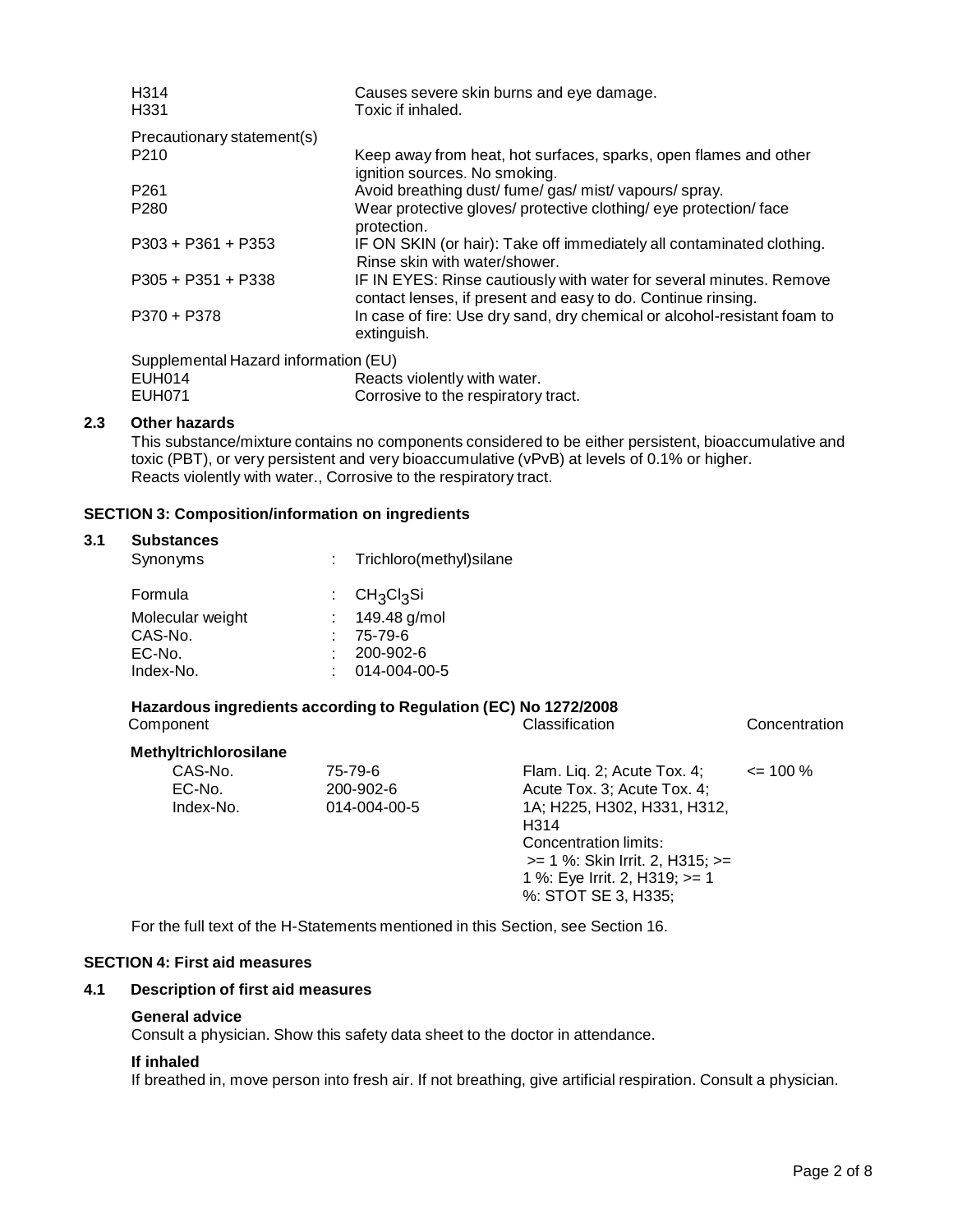#### **In case of skin contact**

Take off contaminated clothing and shoes immediately. Wash off with soap and plenty of water. Take victim immediately to hospital. Consult a physician.

#### **In case of eye contact**

Rinse thoroughly with plenty of water for at least 15 minutes and consult a physician.

#### **If swallowed**

Do NOT induce vomiting. Never give anything by mouth to an unconscious person. Rinse mouth with water. Consult a physician.

- **4.2 Most important symptoms and effects, both acute and delayed** The most important known symptoms and effects are described in the labelling (see section 2.2) and/or in section 11
- **4.3 Indication of any immediate medical attention and special treatment needed** No data available

#### **SECTION 5: Firefighting measures**

#### **5.1 Extinguishing media**

**Suitable extinguishing media** Dry powder

**5.2 Special hazards arising from the substance ormixture** Carbon oxides, Hydrogen chloride gas, silicon oxides

# **5.3 Advice for firefighters**

Wear self-contained breathing apparatus for firefighting if necessary.

**5.4 Further information** No data available

#### **SECTION 6: Accidental release measures**

**6.1 Personal precautions, protective equipment and emergency procedures** Wear respiratory protection. Avoid breathing vapours, mist or gas. Ensure adequate ventilation. Remove all sources of ignition. Evacuate personnel to safe areas. Beware of vapours accumulating to form explosive concentrations. Vapours can accumulate in low areas. For personal protection see section 8.

# **6.2 Environmental precautions**

Prevent further leakage or spillage if safe to do so. Do not let product enter drains.

- **6.3 Methods and materials for containment and cleaning up** Contain spillage, and then collect with an electrically protected vacuum cleaner or by wet-brushing and place in container for disposal according to local regulations (see section 13). Do not flush with water.
- **6.4 Reference to other sections** For disposal see section 13.

#### **SECTION 7: Handling and storage**

**7.1 Precautions for safe handling**

Avoid contact with skin and eyes. Avoid inhalation of vapour or mist.

Keep away from sources of ignition - No smoking.Take measures to prevent the build up of electrostatic charge.

For precautions see section 2.2.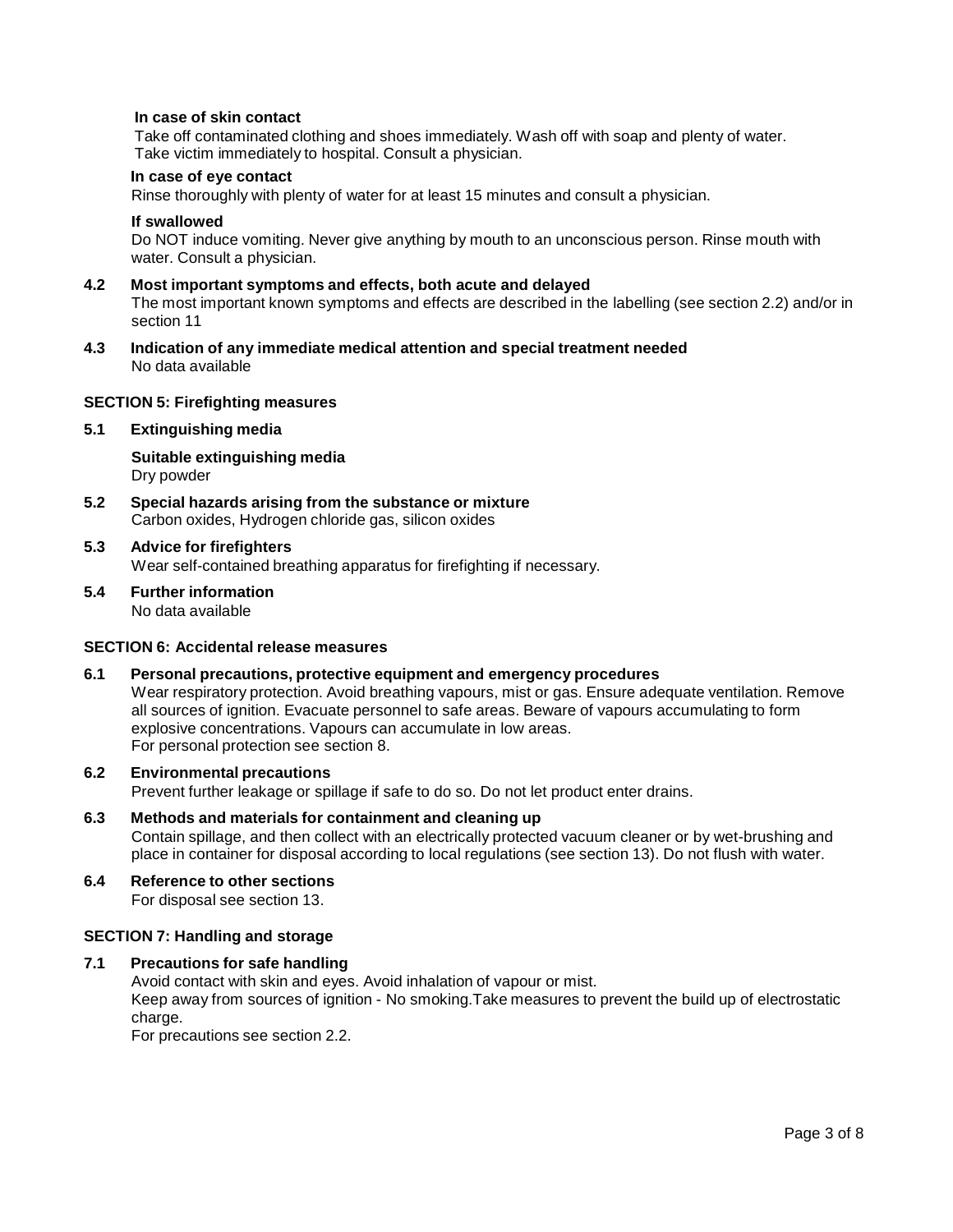# **7.2 Conditions for safe storage, including any incompatibilities**

Store in cool place. Keep container tightly closed in a dry and well-ventilated place. Containers which are opened must be carefully resealed and kept upright to prevent leakage. Never allow product to get in contact with water during storage.

Handle and store under inert gas. Storage class (TRGS 510): Flammable liquids

# **7.3 Specific end use(s)**

Apart from the uses mentioned in section 1.2 no other specific uses are stipulated

#### **SECTION 8: Exposure controls/personal protection**

#### **8.1 Control parameters**

#### **8.2 Exposure controls**

#### **Appropriate engineering controls**

Avoid contact with skin, eyes and clothing. Wash hands before breaks and immediately after handling the product.

#### **Personal protective equipment**

# **Eye/face protection**

Tightly fitting safety goggles. Faceshield (8-inch minimum). Use equipment for eye protection tested and approved under appropriate government standards such as NIOSH (US) or EN 166(EU).

## **Skin protection**

Handle with gloves. Gloves must be inspected prior to use. Use proper glove removal technique (without touching glove's outer surface) to avoid skin contact with this product. Dispose of contaminated gloves after use in accordance with applicable laws and good laboratory practices. Wash and dry hands.

#### **Body Protection**

Complete suit protecting against chemicals, Flame retardant antistatic protective clothing., The type of protective equipment must be selected according to the concentration and amount of the dangerous substance at the specific workplace.

#### **Respiratory protection**

Where risk assessment shows air-purifying respirators are appropriate use (US) or type AXBEK (EN 14387) respirator cartridges as a backup to engine protection, use a full-face supplied air respirator. Use respirators and components tested and approved under appropriate government standards such as NIOSH (US) or CEN (EU).

# **Control of environmental exposure**

Prevent further leakage or spillage if safe to do so. Do not let product enter drains.

#### **SECTION 9: Physical and chemical properties**

# **9.1 Information on basic physical and chemical properties**

| a) | Appearance                                 | Form: liquid                            |
|----|--------------------------------------------|-----------------------------------------|
| b) | Odour                                      | No data available                       |
| C) | Odour Threshold                            | No data available                       |
| d) | рH                                         | No data available                       |
| e) | Melting point/freezing<br>point            | Melting point/freezing point: -77.79 °C |
| f) | Initial boiling point and<br>boiling range | $66 °C - lit.$                          |
| g) | Flash point                                | 8 °C - closed cup                       |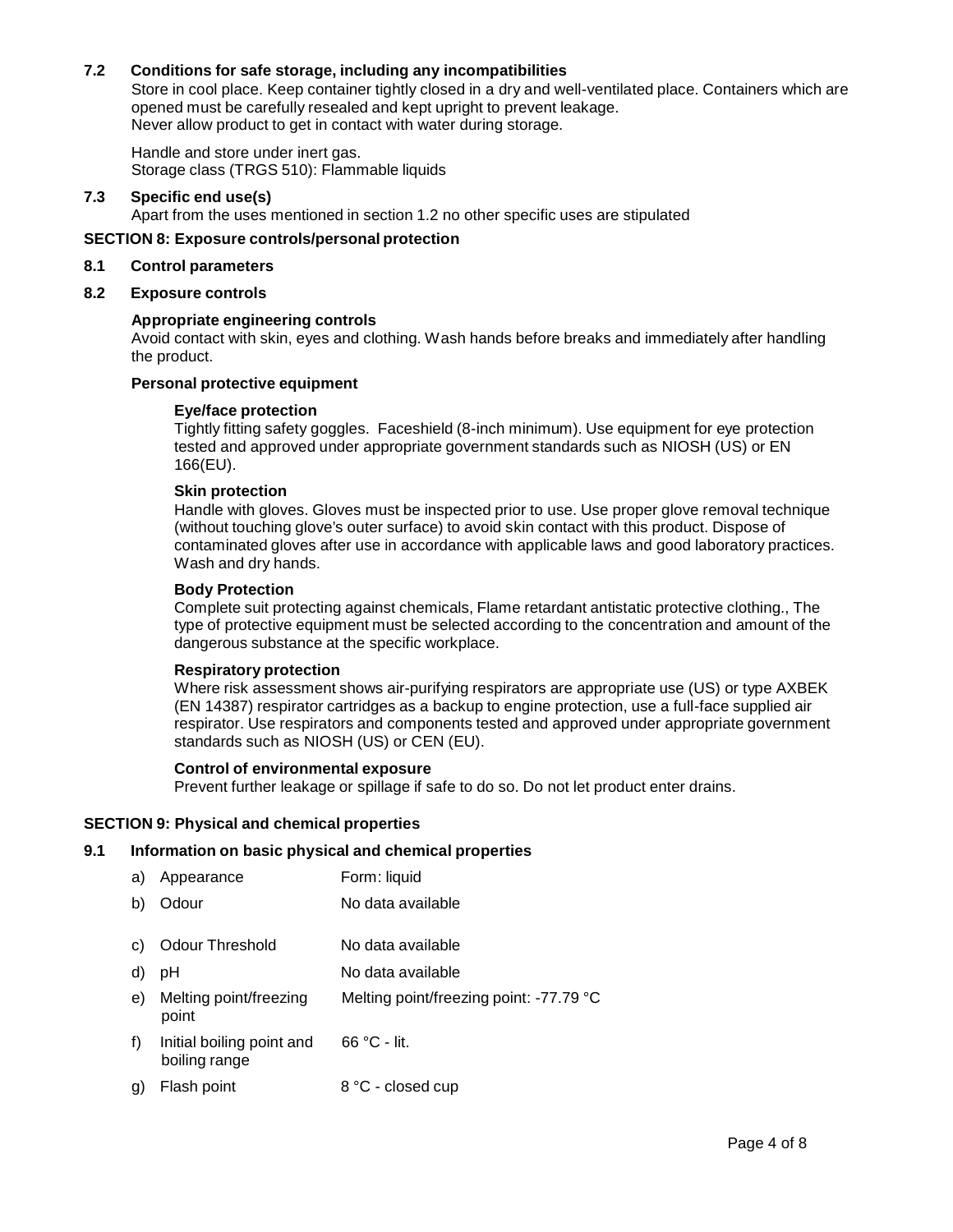|     | h) | Evaporation rate                                   | No data available                                                    |
|-----|----|----------------------------------------------------|----------------------------------------------------------------------|
|     | i) | Flammability (solid, gas)                          | No data available                                                    |
|     | j) | Upper/lower<br>flammability or<br>explosive limits | Upper explosion limit: 43 %(V)<br>Lower explosion limit: $4.5\%$ (V) |
|     | k) | Vapour pressure                                    | 201.6 hPa at 20 °C                                                   |
|     | I) | Vapour density                                     | $5.16 - (Air = 1.0)$                                                 |
|     | m) | Relative density                                   | 1.273 g/cm3 at 25 °C                                                 |
|     | n) | Water solubility                                   | No data available                                                    |
|     | O) | Partition coefficient: n-<br>octanol/water         | No data available                                                    |
|     | p) | Auto-ignition<br>temperature                       | 408 °C<br>at 1013.0 hPa                                              |
|     | q) | Decomposition<br>temperature                       | No data available                                                    |
|     | r) | Viscosity                                          | No data available                                                    |
|     | s) | Explosive properties                               | No data available                                                    |
|     | t) | Oxidizing properties                               | No data available                                                    |
| 9.2 |    | <b>Other safety information</b>                    |                                                                      |
|     |    |                                                    |                                                                      |

Relative vapour density  $5.16 - (Air = 1.0)$ 

# **SECTION 10: Stability and reactivity**

- **10.1 Reactivity** No data available
- **10.2 Chemical stability** Stable under recommended storage conditions.
- **10.3 Possibility of hazardous reactions** Reacts violently with water.
- **10.4 Conditions to avoid** Heat, flames and sparks. Exposure to moisture

# **10.5 Incompatible materials** Strong acids, Strong bases, Strong oxidizing agents, Reacts violently with water.

**10.6 Hazardous decomposition products** Hazardous decomposition products formed under fire conditions. - Carbon oxides, Hydrogen chloride gas, silicon oxides Other decomposition products - No data available In the event of fire: see section 5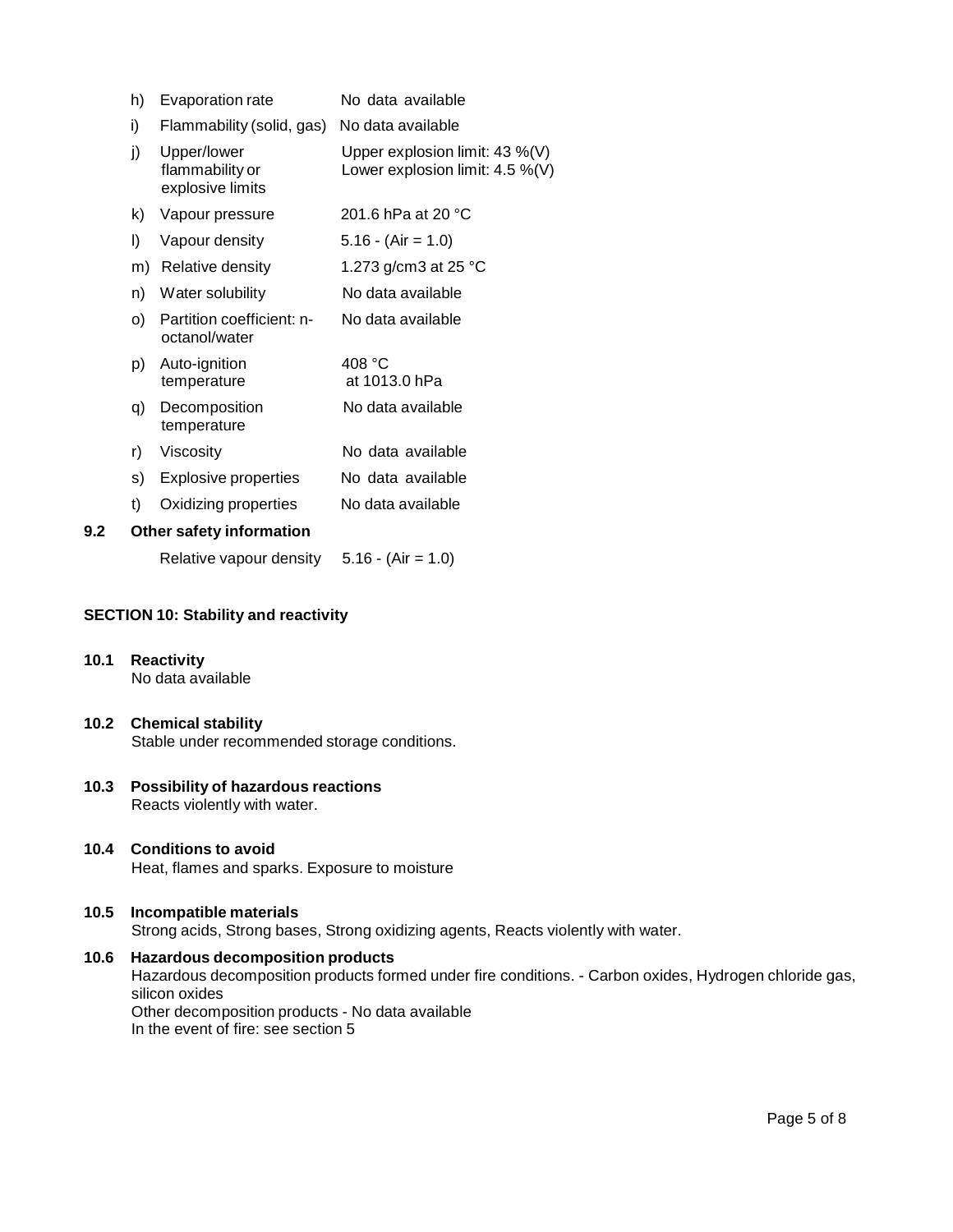# **SECTION 11: Toxicological information**

# **11.1 Information on toxicological effects**

# **Acute toxicity**

LD50 Oral - Rat - male and female - < 1,280 mg/kg(Methyltrichlorosilane) (OECD Test Guideline 401) LC50 Inhalation - Rat - male and female - 4 h - 4.17 mg/l(Methyltrichlorosilane) (OECD Test Guideline 403) LD50 Dermal - Rabbit - 1,067 mg/kg(Methyltrichlorosilane) Remarks: Behavioral:Altered sleep time (including change in righting reflex). Liver:Other changes. Nutritional and Gross Metabolic:Weight loss or decreased weight gain.

#### **Skin corrosion/irritation**

Skin - Rabbit(Methyltrichlorosilane) Result: Causes severe burns. - 4 h (OECD Test Guideline 404)

# **Serious eye damage/eye irritation**

Eyes - Rabbit(Methyltrichlorosilane) Result: Corrosive (OECD Test Guideline 405)

#### **Respiratory orskin sensitisation**

No data available(Methyltrichlorosilane)

#### **Germ cell mutagenicity**

Ames test(Methyltrichlorosilane) Salmonella typhimurium Result: negative OECD Test Guideline 474(Methyltrichlorosilane) Rat - male Result: negative

#### **Carcinogenicity**

IARC: No component of this product present at levels greater than or equal to 0.1% is identified as probable, possible or confirmed human carcinogen by IARC.

#### **Reproductive toxicity**

No data available(Methyltrichlorosilane)

**Specific target organ toxicity - single exposure** No data available(Methyltrichlorosilane)

**Specific target organ toxicity - repeated exposure** No data available

**Aspiration hazard** No data available(Methyltrichlorosilane)

# **Additional Information**

RTECS: VV4550000

Material is extremely destructive to tissue of the mucous membranes and upper respiratory tract, eyes, and skin., Cough, Shortness of breath, Headache, Nausea(Methyltrichlorosilane)

# **SECTION 12: Ecological information**

**12.1 Toxicity**

No data available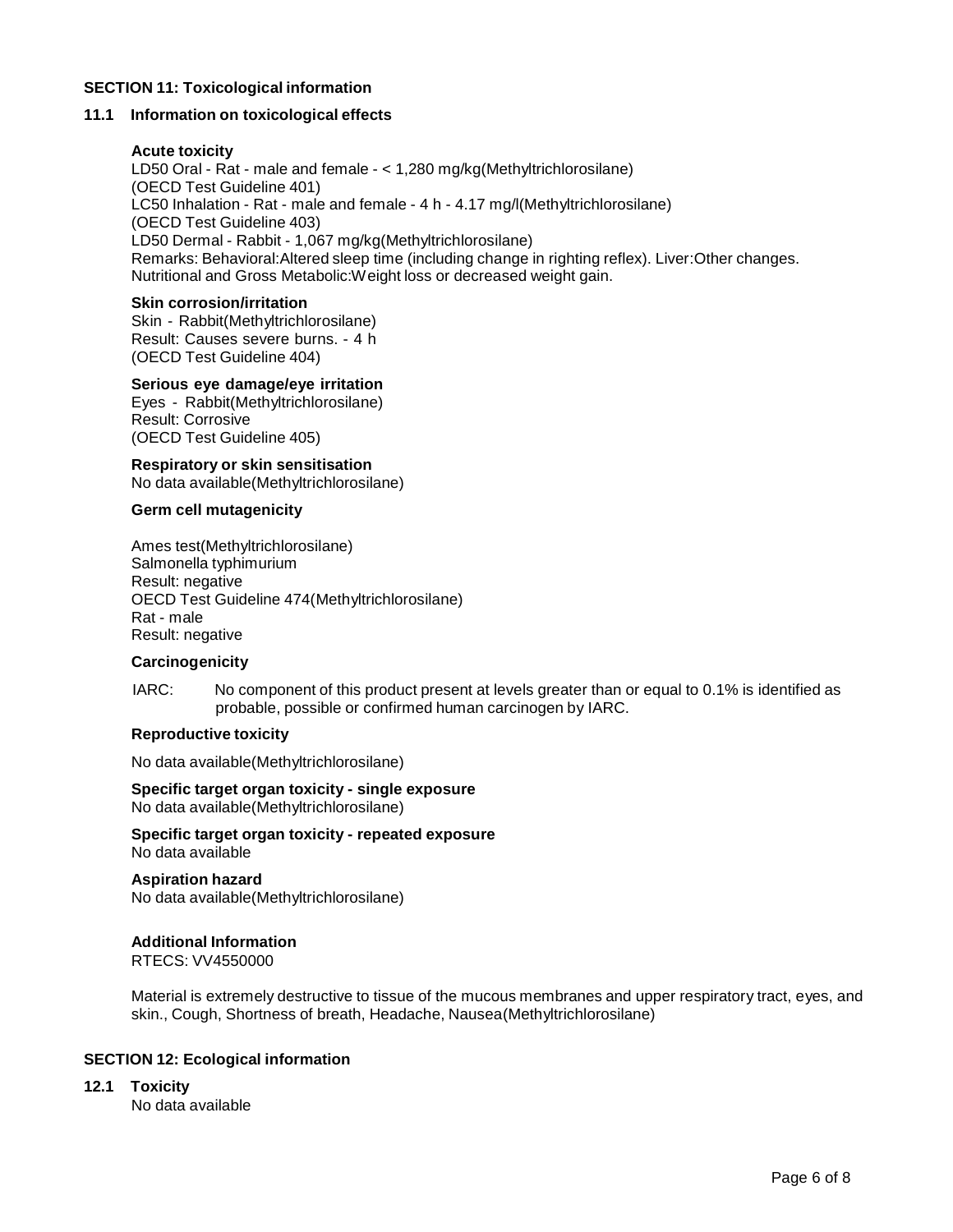- **12.2 Persistence and degradability** No data available
- **12.3 Bioaccumulative potential** No data available
- **12.4 Mobility in soil** No data available(Methyltrichlorosilane)
- **12.5 Results of PBT and vPvB assessment** This substance/mixture contains no components considered to be either persistent, bioaccumulative and toxic (PBT), or very persistent and very bioaccumulative (vPvB) at levels of 0.1% or higher.

# **12.6 Other adverse effects**

No data available

# **SECTION 13: Disposal considerations**

# **13.1 Waste treatment methods**

#### **Product**

Burn in a chemical incinerator equipped with an afterburner and scrubber b highly flammable. Offer surplus and non-recyclable solutions to a licensed disposal company.

#### **Contaminated packaging**

Dispose of as unused product.

# **SECTION 14: Transport information**

| 14.1 | UN number<br>ADR/RID: 1250                                                                                                                                                         | IMDG: 1250                | <b>IATA: 1250</b> |
|------|------------------------------------------------------------------------------------------------------------------------------------------------------------------------------------|---------------------------|-------------------|
| 14.2 | UN proper shipping name<br>ADR/RID: METHYLTRICHLOROSILANE<br>IMDG: METHYLTRICHLOROSILANE<br>IATA: METHYLTRICHLOROSILANE<br>Passenger Aircraft: Not permitted<br>for f<br>transport |                           |                   |
| 14.3 | Transport hazard class(es)<br>ADR/RID: 3 (8)                                                                                                                                       | IMDG: 3(8)                | IATA: 3(8)        |
| 14.4 | Packaging group<br>ADR/RID: II                                                                                                                                                     | IMDG: II                  | IATA: II          |
| 14.5 | <b>Environmental hazards</b><br>ADR/RID: no                                                                                                                                        | IMDG Marine pollutant: no | IATA: no          |
| 14.6 | Special precautions for user<br>No data available                                                                                                                                  |                           |                   |

#### **SECTION 15: Regulatory information**

**15.1 Safety, health and environmental regulations/legislation specific for the substance ormixture** This safety datasheet complies with the requirements of Regulation (EC) No. 1907/2006.

# **15.2 Chemical safety assessment**

For this product a chemical safety assessment was not carried out